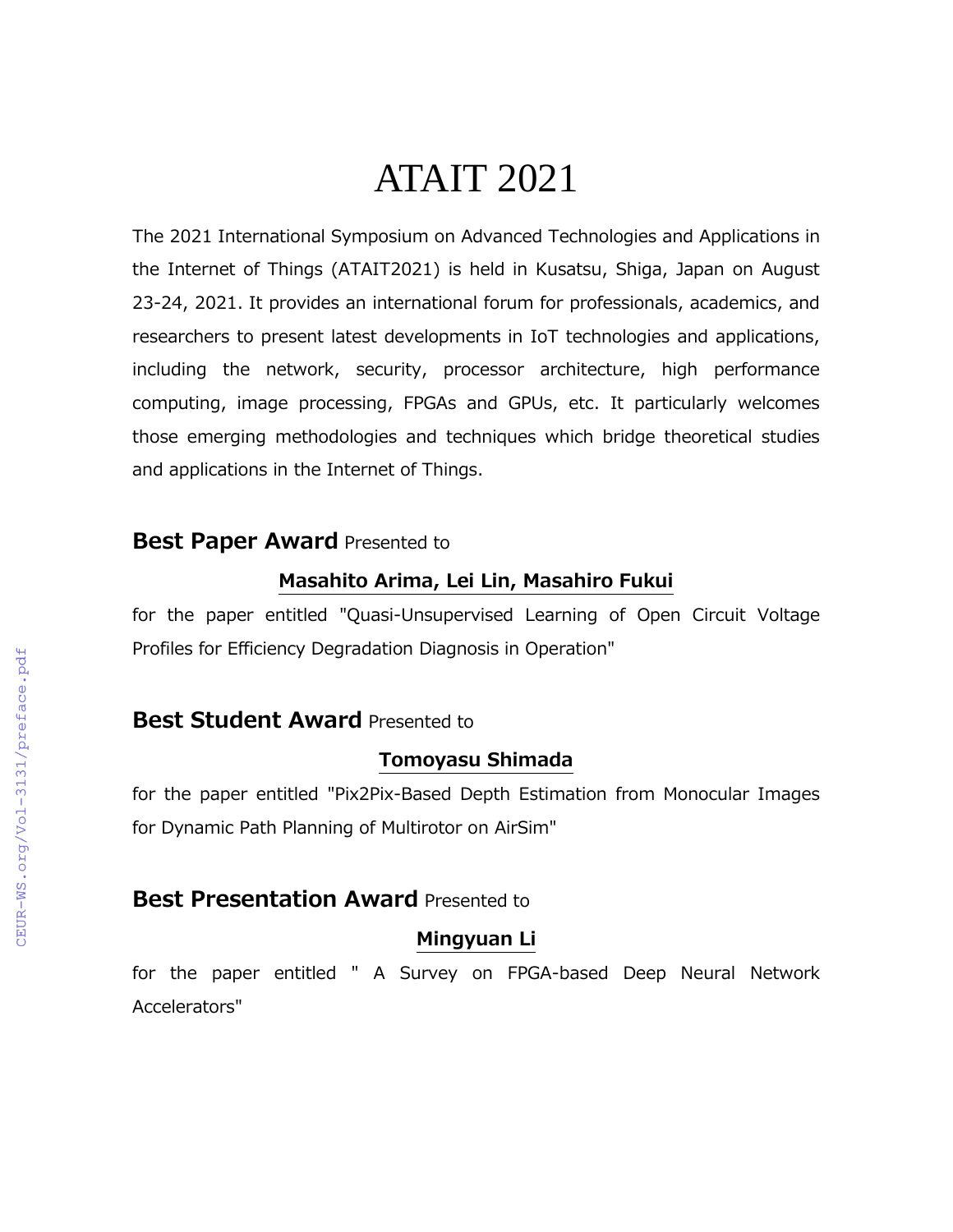# **Committees**

## **General Chair**

• Prof. Xiangbo KONG (Ritsumeikan University, Japan)

## **Program Chair**

• Prof. Kenshi SAHO (Toyama Prefectural University, Japan)

# **Finance Chair**

• Prof. Lin MENG (Ritsumeikan University, Japan)

# **Registration Chair**

• Prof. Ami TANAKA (Ritsumeikan University, Japan)

# **Local Arrangement Chair**

• Prof. Liang LI (Ritsumeikan University, Japan)

# **Publication Chair**

• Prof. WenWen WANG (University of Georgia, USA)

# **Technical Program Committee**

- Prof. Ami TANAKA (Ritsumeikan University, Japan)
- Prof. Aravinda C V(NMAM Institute of Technology, India)
- Prof. ChangAn JIANG (Osaka Institute of Technology, Japan)
- Prof. Feng ZENG (Central South University, China)
- Prof. Guoyin LIU (Anyang Normal University, China)
- Prof. Hiroyuki TOMIYAMA (Ritsumeikan University, Japan)
- Prof. Junsong ZHANG (Xiamen University, China)
- Prof. Lan YAO (Hunan University, China)
- Prof. Lina NI (Shandong University of Science and Technology, China)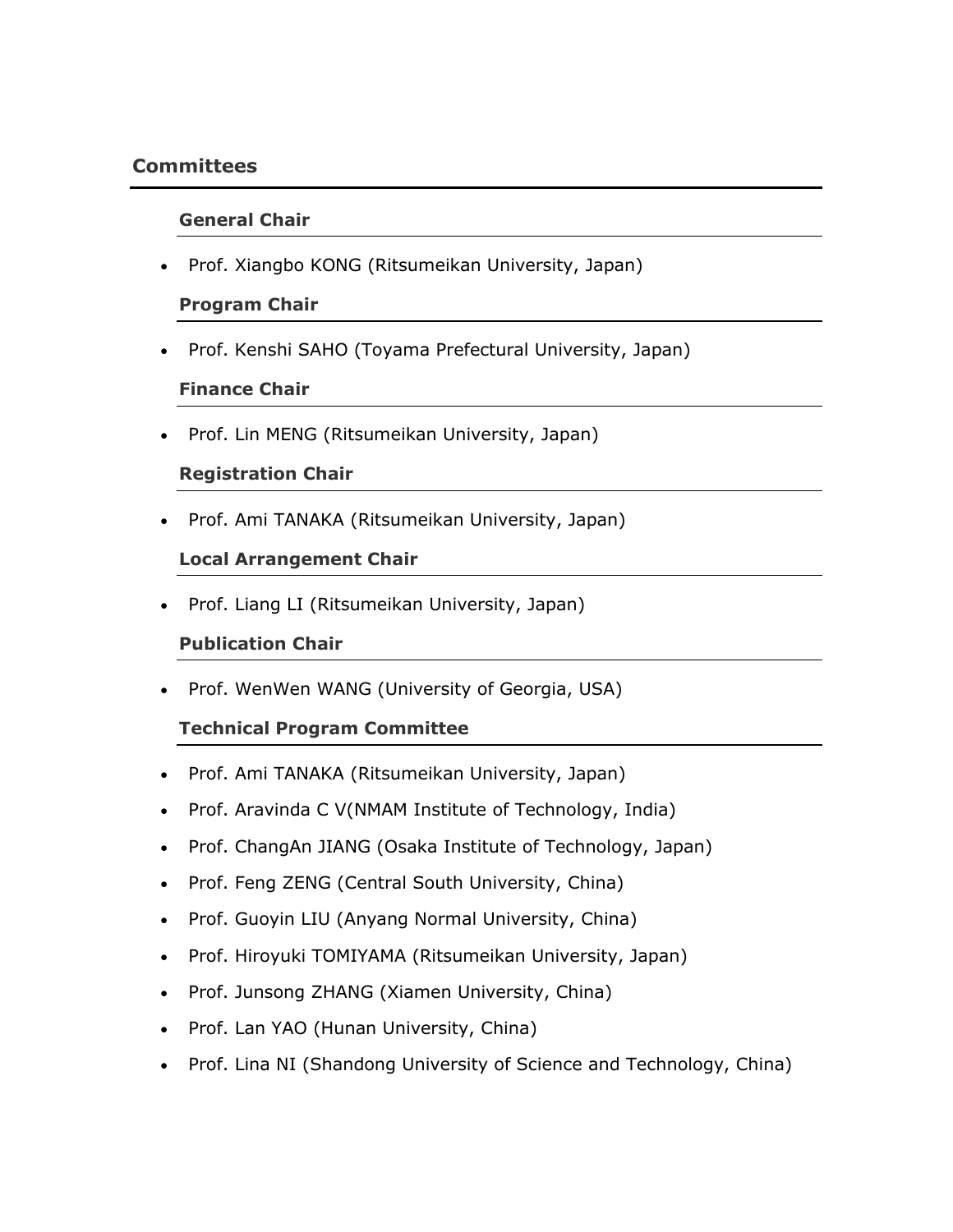- Prof. Pen-chung YEW (Minnesota University, USA)
- Prof. Yu BAI (California State University, Fullerton, USA)
- Prof. Yunchuan SUN (Beijing Normal University, China)
- Prof. Yuji IWAHORI (Chubu University, Japan)
- Prof. Song WANG (Kansai University, Japan)
- Prof. XianHua HAN (Yamaguchi University, Japan)
- Prof. Zhe ZHANG (Tianjin University, China)
- Prof. Zhongkui WANG (Ritsumeikan University, Japan)
- Prof. ZhangBing ZHOU (China University of Geosciences (Beijing), China )
- Prof. ZhiHua ZHANG (Sanyo women's College, Japan)
- Prof. Zhilei CHAI (Jangnan University, China)

# **Steering Chair**

• Prof. Lin MENG (Ritsumeikan University, Japan)

# **Steering Committee**

- Prof. Ami TANAKA (Ritsumeikan University, Japan)
- Prof. Aravinda C V(NMAM Institute of Technology, India)
- Prof. ChangAn JIANG (Osaka Institute of Technology, Japan)
- Prof. Feng ZENG (Central South University, China)
- Prof. Hiroyuki TOMIYAMA (Ritsumeikan University, Japan)
- Prof. Junsong ZHANG (Xiamen University, China)
- Prof. Yu BAI (California State University, Fullerton, USA)
- Prof. Yunchuan SUN (Beijing Normal University, China)
- Prof. Yuji IWAHORI (Chubu University, Japan)
- Prof. Song WANG (Kansai University, Japan)
- Prof. Zhe ZHANG (Tianjin University, China)